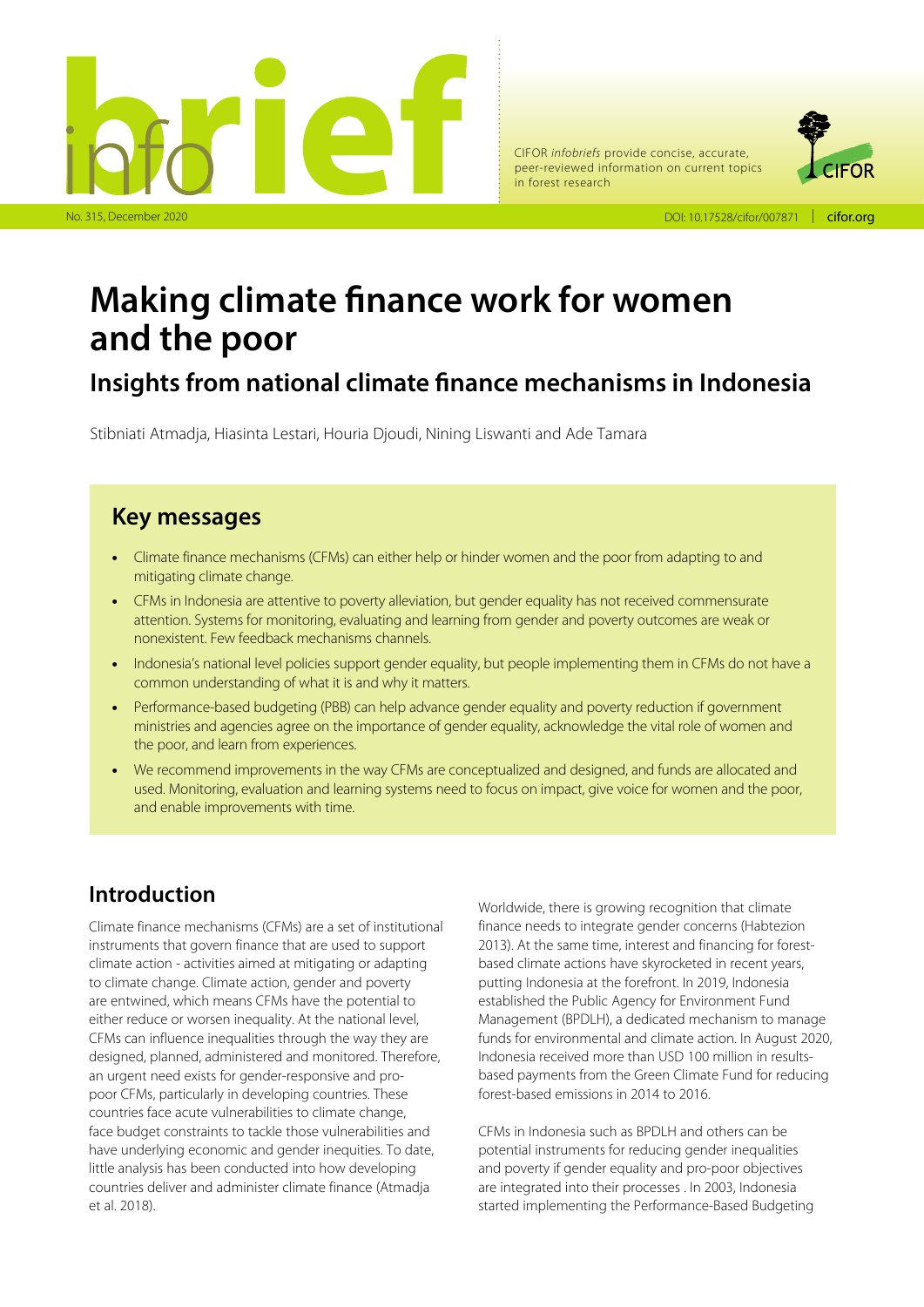

(PBB) approach, which links state budget allocations with expected results. PBB can be a powerful tool to ensure financial resources are aligned with social objectives. Our work focuses on how financial mechanisms in Indonesia can advancing gender equality and pro-poor, at the national level.

## **Study design**

We analyzed the integration of gender equality and poverty reduction objectives in five financial mechanisms at the national level: Village Fund (Dana Desa), Public Service Agency - Center for Forest Development Financing (BLUP3H1 ), Indonesia Climate Change Trust Fund (ICCTF), Special Allocation Fund (DAK), and BPDLH. In 2019, BLUP3H merged into BPDLH.

The five CFMs represent a diversity of institutional characteristics, objectives, incentive structures for beneficiaries, and scope of work. Their objectives are aligned to climate change or environmental goals, although they do not necessarily have to be the main objective of the mechanism. They are well-established, based on longevity (since 2010) or volume of funds managed or expected (at least IDR 1 trillion [USD 68 million] a year).

We assessed CFMs using an analytical framework described in Atmadja et al. 2020. We collected the data from June to September 2019 through interviews with 23 key informants at the national level, representing 10 government agencies that manage the funds. This was complemented by a review of public documents such as institutional publications, laws, theses, journal articles, social media, blogs and newspapers stories. Detailed results of our analysis are also found in Atmadja et al. 2020.

### **Findings**

### **CFM concept and design**

**Each of the five CFMs integrate gender equality and poverty reduction in a unique manner.** ICCTF mainstreams gender throughout its processes and can offer lessons learned in the context of project-based funding mechanisms and the cost of doing so. Dana Desa includes gender in its design through government regulations, but still struggles to provide the enabling conditions for village administrators and community members. DAK and BLUP3H have not included gender in their strategies and procedures, although there are efforts from BLUP3H to identify gender issues. All CFMs in this study embrace poverty alleviation objectives through job creation, but do

not have the means to monitor the number and quality of jobs created and ensure the poor benefit from financed activities. In addition, there is no data on the participation of the poor, despite explicit aims for poverty reduction.

**To avoid creating larger gaps between women and men, and the rich and poor, CFMs should be designed to address existing inequalities.** In BLUP3H, almost all beneficiaries are men. There is no rule against female beneficiaries, but all the practical requirements are difficult to attain for women. For example, requirements of asset ownership, business skills, access to information, and memberships in cooperatives favor men or the rich. This is an example of the type of implicit barrier against women and the poor limiting their ability to access and benefit from CFMs. In the case of Dana Desa, fund allocation is based on village discussion forums. Outcomes depend on how women, men, the rich and poor share power in these forums. These social dynamics can result in Dana Desa either improving or worsening gender and poverty gaps. At the household level, benefits to women and men depend on how they make decisions for the family, share roles and responsibilities and understand each other's interests.

### **CFMs and the government ministries that manage them should reach common ground on what gender**

**equality is and why it is important.** While several Indonesian laws promote gender equality and poverty alleviation, implementation still depends on the institutional context. Although there is a general agreement about the importance of poverty alleviation, we found varying interpretations of the meaning of gender equality and its relative importance. BLUP3H is becoming more genderaware by implementing the gender analysis pathway (GAP) that identifies gendered-constraints in accessing the CFM's benefits. Despite this, some officials said they felt the mechanism is gender-inclusive because it is accessible for all, including women, as long they fulfill the requirements to access financing. Nevertheless, their 2018 GAP results found that very few beneficiaries are female, suggesting that there are underlying issues preventing higher female participation that need to be addressed.

**Technical aspects of CFMs can have impacts on gender equality and poverty reduction.** Regulations on interest rates, subsidies and budgeting can determine whether the mechanism has adequate funds to cover operational costs of providing equitable access in addition to monitoring impacts. Loan requirements (e.g., land ownership, skills, membership in certain institutions) can effectively bar women and the poor. Even if finance is allocated to districts or provinces instead of villages and households, the activities being financed also need to consider impacts on gender equality. DAK funding is part of the state

<sup>1</sup> Also known as BLU Pusat P2H.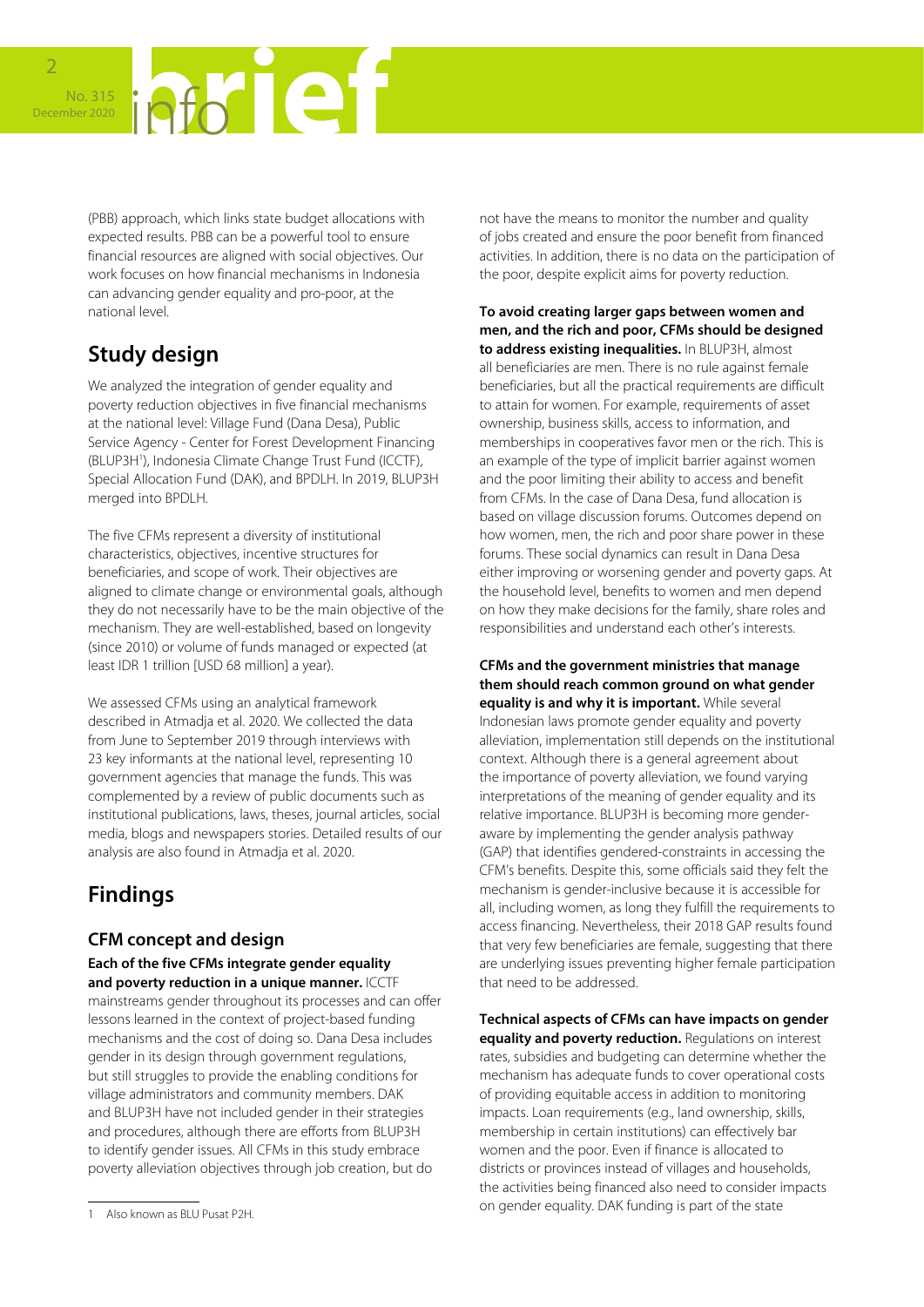

budget that supports activities proposed by district, city or provincial bureaus through their respective ministries. It has two notable features compared to other mechanisms we studied. First, it does not allocate funds to villages, nongovernmental organizations, community groups, private entities or individuals. Second, gender equality is practically absent in DAK guidelines. DAK defers to each technical ministry for setting the tone on gender equality. In 2017, the DAK funds for environmental programs (DAK-LH) encouraged local governments to consider gender in their DAK funding proposals. We could not find information on how local governments are responding.

#### **There are limited opportunities for women and the poor to voice their concerns and influence fund**

**management and use.** The decisions on how to use Dana Desa are based on village-level forums to ensure inclusive decision-making processes. Nevertheless, interviewees acknowledge that most forums do not sufficiently include women and the poor due to the social norms. BLUP3H's GAP and Gender Budget Statement (GBS) results show that women lack access to the fund. There are no specific provisions that consider poverty status, nor are there welldocumented efforts to ensure that rural poor can access the funds. In determining fund eligibility and allocation amounts, DAK guidelines do not explicitly include gender indicators. Poverty indicators are assumed to be included by factoring in fiscal capacity, but our analysis finds these indicators are not positively correlated: the poorest areas may not be the ones with the lowest fiscal capacity.<sup>2</sup> Gender mainstreaming is recommended during the planning stage, when local governments design proposals for activities, but is unlikely to be practiced. Poverty reduction is an important motivation for the use of DAK funding, but we could not find any documentation to suggest that the poor are involved in any aspect of design, planning, implementation or monitoring.

#### **Aligning procedures and systems with mainstreaming gender in the financial mechanisms are challenging.**

The mandates for specific mechanisms within a financial institution can lead to difficulties in providing services to women and the poor. To some extent, most CFMs are required to use existing systems where barriers against women and the poor are inadvertently built in. For example, BLUP3H is mandated to manage the Reforestation Fund, a national fund financed by a volume-based timber levy to support forest rehabilitation and reforestation. The use and disbursement of this fund is subject to specific regulations such as proof of individual or communal land

rights. Nevertheless, these conditions mostly exist in Java, which has low poverty rates compared to other islands in Indonesia. Women are not well-represented in forest farmer groups and cooperatives, on which communal land rights are based. Efforts to reduce financial risks by financing "safe" recipients with clear tenure, technical abilities and financial abilities could create barriers for women and the poor.

#### **Many financial mechanisms lack monitoring and evaluation to understand their specific impact on beneficiaries and on climate change.** They may have

a theory of how financed activities could produce these impacts, but these theories are as yet unproven. Dana Desa uses district-level poverty statistics to monitor performance on poverty reduction. This statistic captures income changes across districts, but does not capture how the funds produces those changes and how changes are distributed across men, women, the rich and poor. BLUP3H aims to reduce poverty through employment generation, yet data on poverty status among beneficiaries and the employment generated is not available. Government and non-governmental institutions are collaborating to ensure women can benefit from Dana Desa, through capacity building and awareness-raising activities to village community members and leaders related to gender, for example. These collaborative efforts must be better documented, supported, and acknowledged.

**Monitoring and evaluation (M&E) of impacts and documentation of actions must be improved to advancing CFMs' implementation.** Each action is an opportunity for learning. The CFMs studied had financial and output monitoring systems (e.g., whether activities were implemented, and funds were used), but little – if any – system to monitor the impacts of their actions on gender equality or poverty reduction (e.g., whether gender gaps and poverty were reduced). In some cases, there are efforts to monitor indicators of social impacts. In BLUP3H, for example, the indicator proposed for measuring improvements in gender equality is the proportion of women that signed a credit agreement for a year. One study shows that the current rate is very low (e.g.,  $1\%$ ).<sup>3</sup> Impact-oriented monitoring systems could help institutions (ministries, mechanisms, villages) to learn and identify ways to improve the design and implementation of CFMs.

**A transformational PBB system needs a more robust monitoring and evaluation system and – above all – human resources.** Specifically: people who understand and can operationalize gender equality and poverty reduction in budgeting at the national and sub-national levels; can operate the PBB system at the ministerial, unit and sub-

<sup>2</sup> Based on data from PMK 119/PMK.07/2017 on Regional Fiscal Capacity [\(http://www.jdih.kemenkeu.go.id/fullText/2017/119~PMK.07~](http://www.jdih.kemenkeu.go.id/fullText/2017/119~PMK.07~2017Per.pdf) [2017Per.pdf](http://www.jdih.kemenkeu.go.id/fullText/2017/119~PMK.07~2017Per.pdf) )

<sup>3</sup> Syamsu et al., 2019. https://doi.org/10.29244/jpsl.9.1.114-127.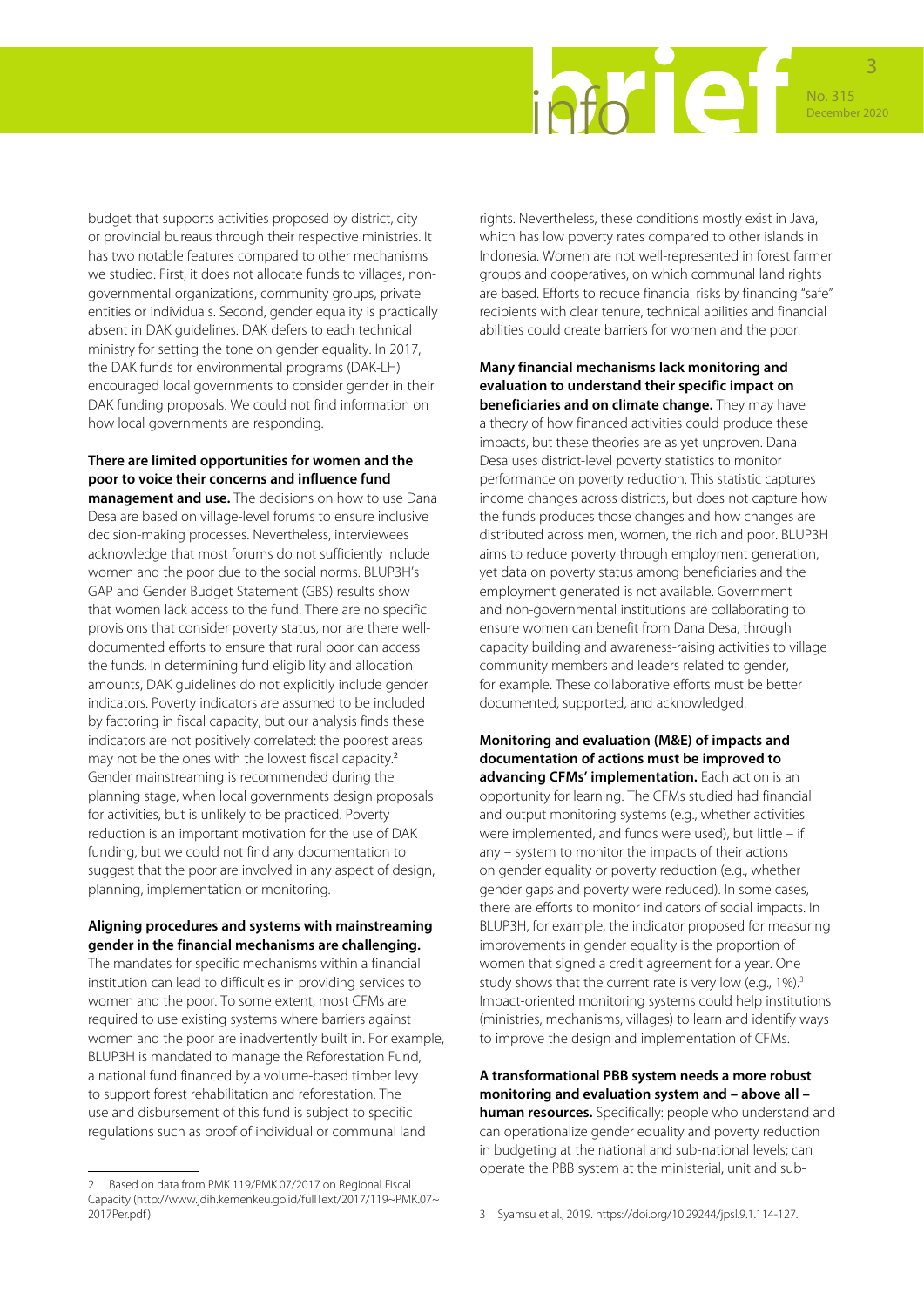unit levels; can generate the data needed to monitor outputs; can oversee and coordinate PBB implementation across ministries; and can link PBB processes with gender mainstreaming processes (e.g., GAP, GBS) so that inputs from one can feed into the other. For example, BLUP3H implemented GAP and GBS, which helped identify indicators for gender-mainstreaming that could be used as indicators for PBB. PBB needs to go beyond programmatic synchronization, monitoring and evaluation, to become a platform for learning and rewarding good performance. PBB can become a more effective tool for advancing gender equality and poverty reduction when institutions integrate these issues in a mechanism or into a project's vision, mission or objectives linked to input, output, outcome, and impact indicators for the PBB process.

### **Fund allocation and use**

**Financial mechanisms must be designed to invest in addressing inequalities**. Such efforts entail additional short-term costs with long-term benefits. Financial support for small businesses, especially women and the poor, can mean managing large numbers of small and risky loans, retaining skilled field staff, providing regular interactions between beneficiaries and staff and building the capacity of beneficiaries. Lessons can be learned from existing microcredit programs. For example the Mekaar micro-credit program of PT. PNM, a state-owned enterprise, serves 4 million women living in poverty and has demonstrated its impact on poverty reduction and gender equality (PNM 2019).4,5 Loans range from IDR 2 to 5 million (USD 141 to 353).<sup>6</sup> Mekaar charges high interest rates (25% per annum in comparison to 8 to 12% capped for BLUP3H) to cover its high operational costs, which includes 15,000 local facilitators, five-days of training and weekly meetings for credit recipients throughout their loan period.<sup>7</sup> Compliance with international standards to better integrate gender and pro-poor norms come at a high operational cost. For example, ICCTF uses international governance and safeguard standards, resulting in comparatively strong monitoring, evaluation and learning processes and deeper integration of gender equality and poverty reduction into various parts of their process. Meeting these standards

is costly, as reflected in high percentage of institutional indirect costs (34%).

**Activities that can reduce poverty in the short term must be sustained by long- term investments in the building of human capital through community empowerment activities.** Villages need support and encouragement to start using more funds for such empowerment activities. For example, the cash-for-work program in Dana Desa provides short-term employment to millions of marginalized people through wage labor to build infrastructure. Beneficiaries could progress beyond being short-term wage labor if they could receive practical training in project management and skills (e.g. carpentry, masonry) as part of the program. Even if villages could use Dana Desa to fund empowerment activities, the fund is rarely used for such activities (e.g., 7% of funds in 2016). Instead, most funds were used for development activities, notably for building infrastructure. Shifting to empowerment activities requires support (e.g., access to training programs and trainers) and encouragement from subnational and national leaders.

**Village administrators need support in managing their finances efficiently and equitably.** Technical support to help villages better manage their finance is being provided, but it is not sufficient. For example, Kemendes PDTT contracted and trained approximately 40,000 village facilitators (*"Pendamping Desa"*), who are at the forefront of empowering villages to manage their own financial affairs. Nevertheless, the scope and reach of this technical support is limited and the ministry is trying to address issues related to the large turnover in facilitators. These issues are being addressed by the ministry during the time of study. Kemendes PDTT's Basic Social Services unit (PSD) was preparing a guide for women empowerment at the village level that can help address village-level governance issues.

**In places where gender gaps are widening, extra support is needed for women to be more active in village governance.** There are existing collaborations between Kemendes PDTT's PSD unit and PEKKA (Empowerment of Women Household Heads) foundation to facilitate women's participation in village government bodies and to actively participate in village discussion forums. Efforts to encourage villages to make more genderconscious choices for Dana Desa exist and are ad-hoc, taking advantage of existing collaborations, programs, projects or staff.

### **Recommendations**

Indonesia has laws and policies that support gender equality and poverty reduction, but there are widespread

<sup>4</sup> https://www.pnm.co.id/business/pnm-mekaar

<sup>5</sup> Based on impact stories recorded on Instagram (#Mekaar, @pnm\_ persero). The program also received an award for poverty reduction from the government of Central Lombok in February 2019 (https:// seremonia.kontan.co.id/news/pnm-menerima-penghargaan-daripemkab-lombok-tengah-ntb)

<sup>6</sup> Based on 2019 exchange rate from [https://data.worldbank.org/](https://data.worldbank.org/indicator/PA.NUS.FCRF?locations=ID) [indicator/PA.NUS.FCRF?locations=ID](https://data.worldbank.org/indicator/PA.NUS.FCRF?locations=ID)

<sup>7</sup> Interest rate imputed based on https://www.pnm.co.id/news/pnmnasabah-mekaar-jadi-4-42-juta-per-akhir-maret-2019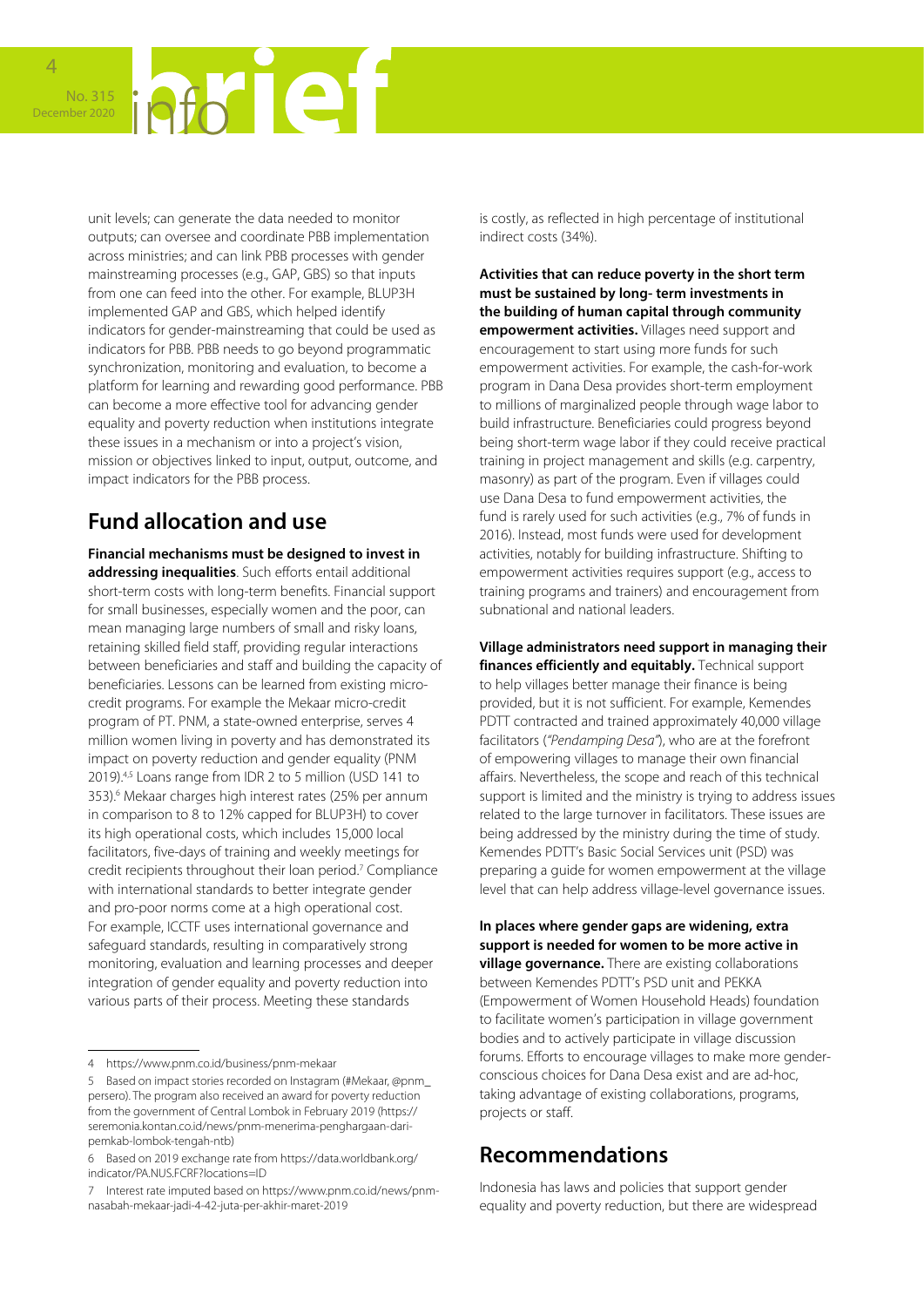

challenges in integrating them into policies and practices within CFMs. There are differing ideas on what "gender equality" means and whether and how to achieve it. This hinders the necessary investments needed to mainstream gender and poverty reduction into CFMs. In this infobrief, we offer the following general recommendations, while CFM-specific recommendations can be found in our report on the same topic (Atmadja et al., 2020).

#### **How can gender equality and poverty reduction be better integrated into the concept and design of CFMs?**

- **•** Integrate gender equality and poverty reduction in vision, mission and implementation. Consider that gender equality enables equitable poverty reduction. Such integration entails strengthening human resources by covering the range of skills necessary to run a financing mechanism that can equally serve women and men and assist the poor. For example, hiring finance experts at the national level or extension agents at the local level to be effective ambassadors of financial mechanisms that care about gender equality and poverty reduction (e.g., BPDLH, Dana Desa).
- **•** Evaluate human and operational resource needs in relation to poverty reduction and gender equality goals, estimate the costs required, and build a business strategy to match.
- **•** If not yet conducted, perform GAP and Gender Budget Statement analyses and similar analyses focusing on the poor, every three to five years. For those who have done GAP and GBS (e.g., BLUP3H), improve the quality and evaluate the effectiveness of follow-up actions. Ministries and government agencies can start with existing guidelines and examples ([Nurhaeni n.d.;](https://www.kemenpppa.go.id/lib/uploads/list/4fbbd-pedoman-teknis-penyusunan-gender-analisis-pathway-gap-dan-gender-budget-statement-gbs.pdf) KemenPPA 2010; Ministry of Public Works 2013; Bappenas 2011).
- **•** Conduct an internal assessment of perceptions on gender equality and explore the meaning of gender equality for CFMs using internal forums. Such assessments can be used as a basis to provide training on gender mainstreaming at the ministerial/agency level, and training on value-based financing at different levels of the CFM (national to local). Discussion can be sparked by events like awards, which KLHK has established to acknowledge gender mainstreaming performance internally (KLHK, 2020). The Ministry of Finance in collaboration with the Ministry of Women Empowerment and Child Protection should launch a program that identifies and addresses the human resource gaps in understanding and implementing PBB. Moreover, a program that can provide sufficient financial and political support and motivation to line ministries to address those gaps.

**•** If seeking international funding sources, harmonize policies, strategies and procedures with those espoused by international donors, and ensure safeguards principles are applied. Extra compliance costs must be viewed in the context of potential social benefits. Learn from successful mission-oriented financial institutions, and from valuebased banking<sup>8</sup> on how to overcome these systematic barriers unique to financial institutions.

#### **How can CFMs allocate and use funds to reduce gender inequalities and poverty?**

- **•** CFMs need to consider investing in capacity building for beneficiaries, to ensure men, women and the poor can access funds equally and use them effectively. Funds such as Dana Desa need to balance fund allocation between development and empowerment. Empowerment activities are more complex. Shift towards more empowerment activities will need to be supported with technical support and practical guidelines. Provide continued, local support for village leaders so they can manage funds in a way that benefits men and women equally, and provides long-term economic opportunities for the poor.
- **•** Use gender equality indicators and poverty alleviation indicators to calculate fund allocations (e.g., DAK). Reward recipients who have shown improvements in advancing gender equality and poverty alleviation publicly through awards, with prizes (e.g. flexible fiscal allocation), which recipients can use for meeting locally relevant needs aligned with national goals (e.g., Dana Desa, DAK). Ensure that recipients are aware that additional allocation is a "prize money" for good performance, rather than making it an obscure part of a fiscal transfer.

#### **How can CFMs monitor progress on improving gender equality and reducing poverty?**

- **•** Use indicators to monitor outcomes on gender equality (men and women) and poverty reduction; document and monitor efforts to improve these outcomes.
- **•** Collect gender-disaggregated and poverty data during various financing phases, e.g. financing proposals, appraisals, agreements, repayments, and reporting.
- **•** Use methods that explicitly link MEL with internal strategy and policy-making cycles and procedures to ensure that data is collected, lessons extracted, and a course of action is taken based on these lessons.
- **•** Link gender equality and poverty reduction outcomes with organizational objectives assessed in the PBB system.

<sup>8</sup> For example, UNEP, 2015; http://www.gabv.org/